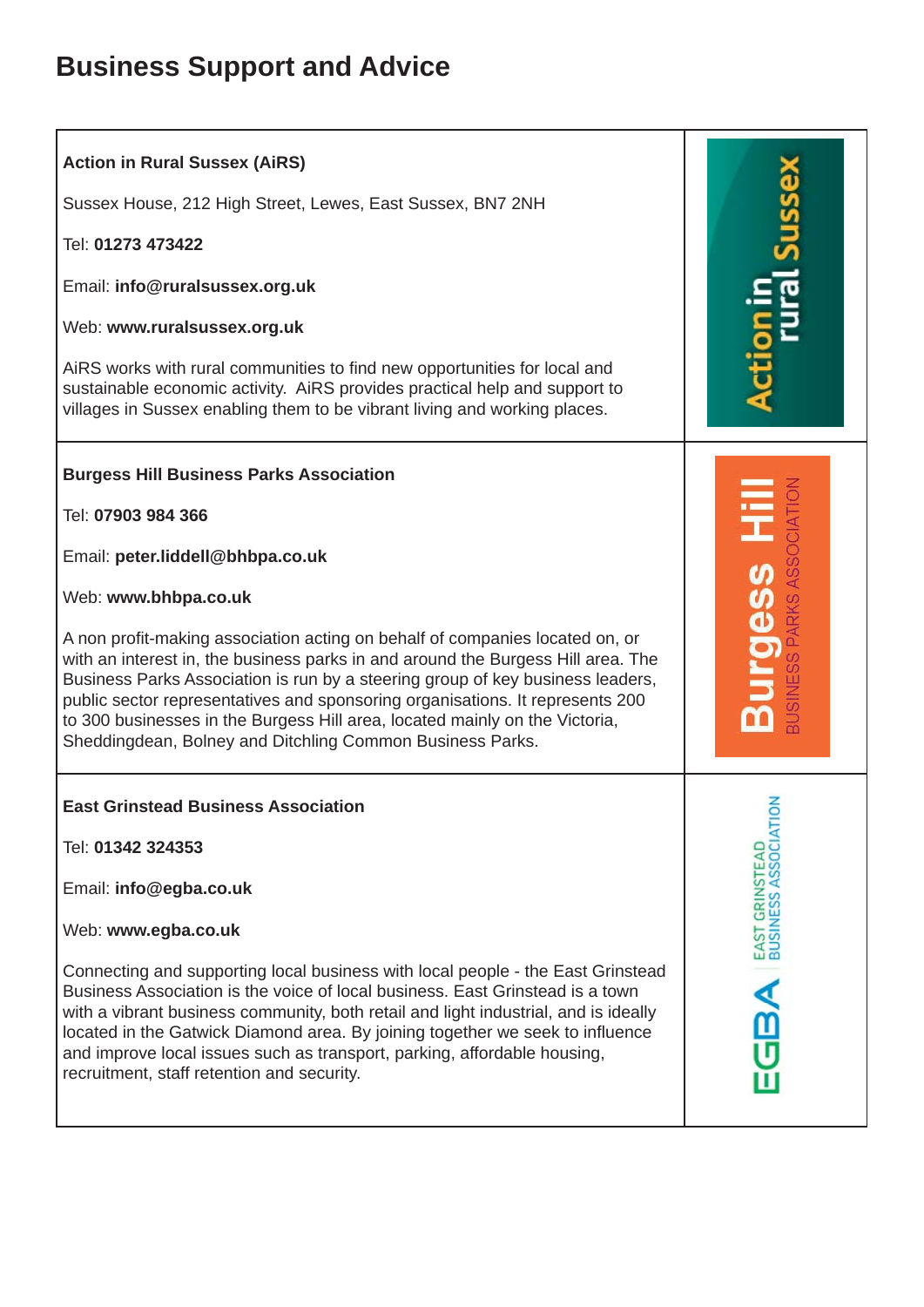| <b>Federation of Small Businesses</b><br>Surrey and West Sussex Region, Unit 20, Lintot Square, Fairbank Road,<br>Southwater, Horsham, West Sussex, RH13 9LA<br>Tel: 01403 734257 (or Head Office 0808 20 20 888)<br>Email: fsbr150@fsb.org.uk<br>Web: www.fsb.org.uk<br>The Federation of Small Businesses was formed in 1974 and today it is Britain's<br>leading business organisation with over 200,000 members. It exists to protect<br>and promote the interests of the self-employed and all those who run their own<br>businesses. The FSB offers an unbeatable combination of benefits to members<br>including access to a 24 hour telephone legal advice line. | The UK's Leading Business Organisation<br><b>Federation of Small Businesses</b> |
|--------------------------------------------------------------------------------------------------------------------------------------------------------------------------------------------------------------------------------------------------------------------------------------------------------------------------------------------------------------------------------------------------------------------------------------------------------------------------------------------------------------------------------------------------------------------------------------------------------------------------------------------------------------------------|---------------------------------------------------------------------------------|
| <b>Gatwick Diamond Business Association (CADIA)</b><br>Basepoint, Metcalf Way, Crawley, West Sussex RH11 7XX<br>Tel: 01293 440088<br>Email: info@cadia.org.uk<br>Web: www.gatwickdiamondbusiness.org.uk<br>http://twitter.com/gatwickdiamond<br>Established for over 50 years, Gatwick Diamond Business has been the leading<br>voice for business and commerce in the region. Representing business, we<br>provide a united voice to influence Local and Central Government issues, adb<br>is run by the members for the members. It is also financially and politically<br>independent.                                                                                |                                                                                 |
| <b>Growth Accelerator</b><br>Web: www.growthaccelerator.com<br>Growth Accelerator is a business support and advice service that helps ambitious<br>businesses achieve rapid, high and sustainable growth.                                                                                                                                                                                                                                                                                                                                                                                                                                                                | <b>Browth Accelerat</b>                                                         |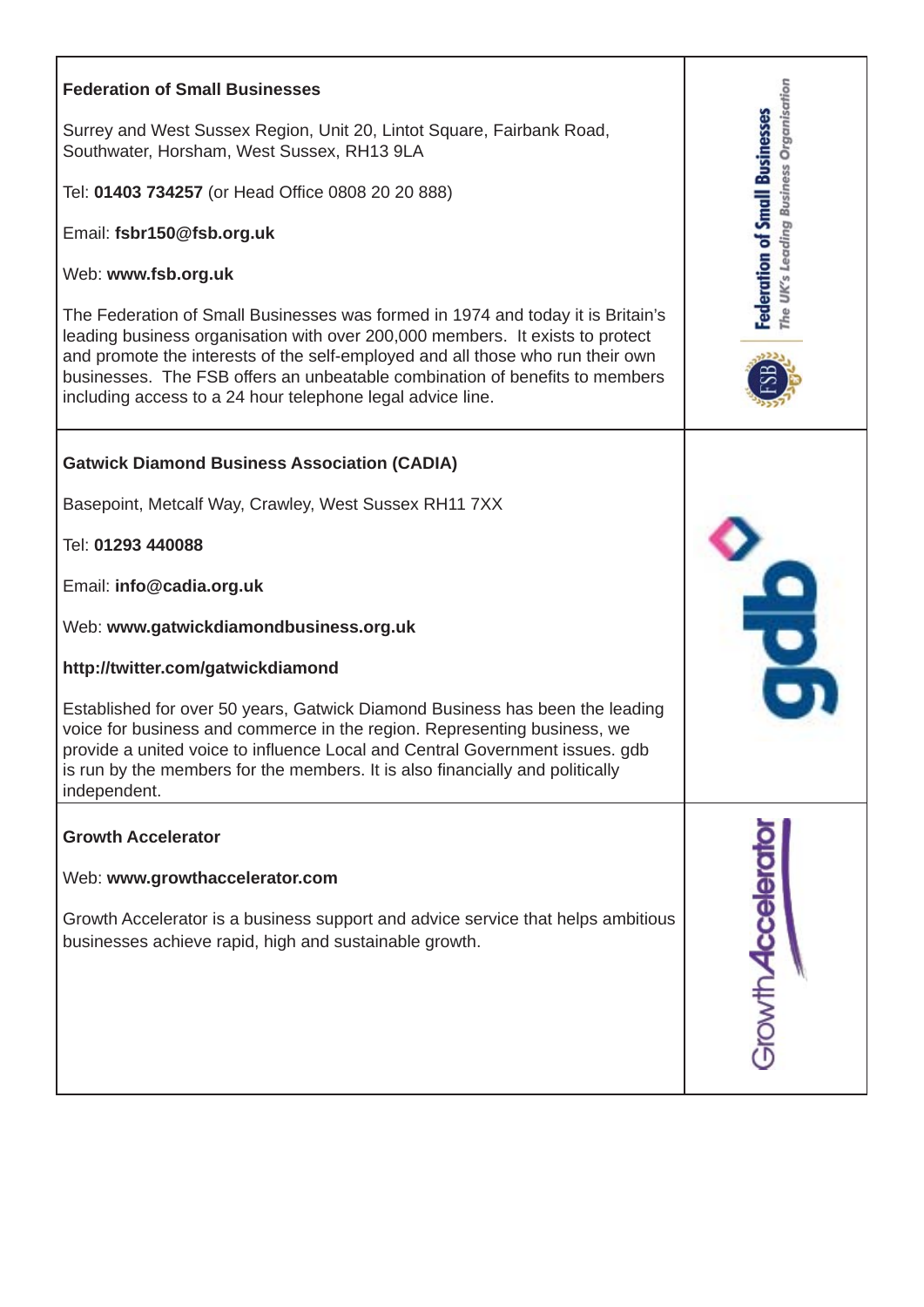## **Haywards Heath & District Business Association** Tel: **0800 0185052** Email: **admin@hhdba.co.uk** Web: **www.hhdba.com** The Haywards Heath and District Business Association (HHDBA) is a membership organisation whose aim is to support local businesses and enhance the local economy of Haywards Heath and surrounding areas. We offer a strong network of professionals who are able to share their expertise through our Skills Workshops, 'Ask the Expert' Events and Professional Services Group. We can help your business flourish. **InfoTrace** Tel: **01293 651745** Email: **business.information.library@westsussex.gov.uk** Info Trace is West Sussex County Council's business information and marketing database and research service, based at Crawley library. The following services are available: Mailing lists, company information and reports, news reports, and guidance to business organisations. **Manufactoring Advisory Service (MAS)** Tel: **0845 658 9600** Email: **advice@mymas.org** Web: **www.mymas.org** MAS provide a national service delivered locally by experienced advisors, who will help your business grow. A MAS advisor can provide a free review of your business, identifying priority areas and improvements. A MAS advisor can help with business strategy, innovation, efficiency and connections. If you're a small or medium sized manufacturer in England, many of the services are free and supplemented by appropriate grant funding.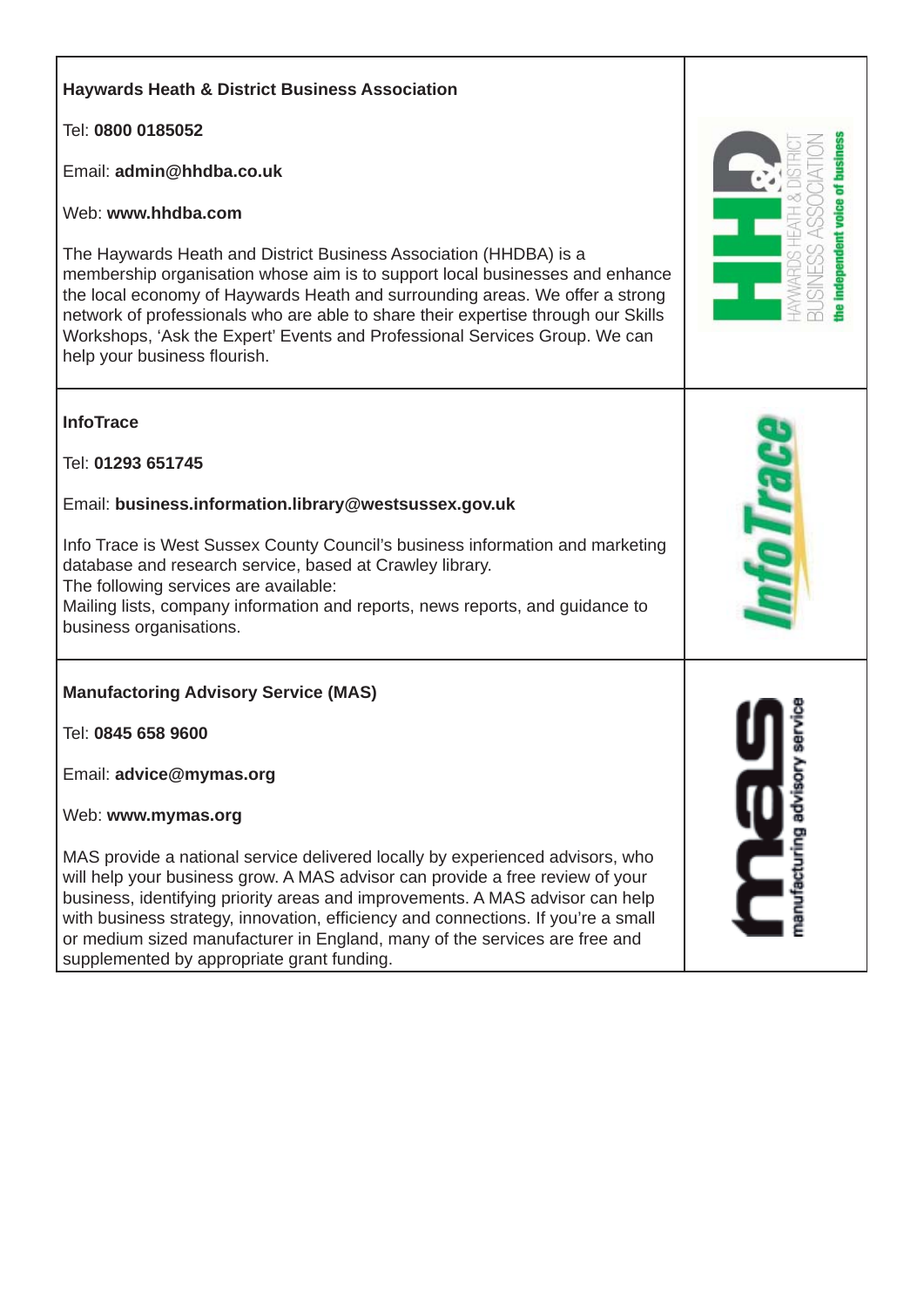| <b>Mumpreneurs Networking Club</b>                                                                                                                                                                                                                                                                                                                                                                                                                                                                                |                                                                                             |
|-------------------------------------------------------------------------------------------------------------------------------------------------------------------------------------------------------------------------------------------------------------------------------------------------------------------------------------------------------------------------------------------------------------------------------------------------------------------------------------------------------------------|---------------------------------------------------------------------------------------------|
|                                                                                                                                                                                                                                                                                                                                                                                                                                                                                                                   |                                                                                             |
| Tel: 01273 681484                                                                                                                                                                                                                                                                                                                                                                                                                                                                                                 |                                                                                             |
| Email: info@agoodgossip.co.uk                                                                                                                                                                                                                                                                                                                                                                                                                                                                                     |                                                                                             |
| Web: www.agoodgossip.co.uk                                                                                                                                                                                                                                                                                                                                                                                                                                                                                        |                                                                                             |
| The Mumpreneurs Networking Club facilitates effective networking for<br>business mums and female entrepreneurs. They cover locations in the south,<br>predominantly Sussex but also Chiswick, Emsworth and Havant, Harlow and<br>Epping, Portsmouth, Richmond upon Thames, Teddington and Tunbridge Wells.                                                                                                                                                                                                        | he <b>Mumpreneurs</b><br>"Never underestimate the<br>power of a good gossip!"<br>Networking |
| <b>Startups</b>                                                                                                                                                                                                                                                                                                                                                                                                                                                                                                   |                                                                                             |
| An on-line resource for starting a business, including news and information.                                                                                                                                                                                                                                                                                                                                                                                                                                      | startups <b>Comparison</b><br>build a better business                                       |
| Web: www.startups.co.uk                                                                                                                                                                                                                                                                                                                                                                                                                                                                                           |                                                                                             |
| <b>Sussex Chamber of Commerce</b>                                                                                                                                                                                                                                                                                                                                                                                                                                                                                 |                                                                                             |
| Unit 4, Victoria Business Centre, 43 Victoria Road, Burgess Hill, RH15 9LR                                                                                                                                                                                                                                                                                                                                                                                                                                        |                                                                                             |
| Tel: 0844 37 595 50                                                                                                                                                                                                                                                                                                                                                                                                                                                                                               |                                                                                             |
| Email: info@sussexchamberofcommerce.co.uk                                                                                                                                                                                                                                                                                                                                                                                                                                                                         |                                                                                             |
| Web: www.sussexchamberofcommerce.co.uk                                                                                                                                                                                                                                                                                                                                                                                                                                                                            |                                                                                             |
| Sussex Chamber of Commerce is the largest business organisation in the<br>county. Established as a business-led membership organisation in 1946,<br>Sussex Enterprise is owned by Sussex businesses through their membership.<br>There are over 2,500 member companies with a further 2,700 companies who<br>are members through affiliatedtownchambersacrossthecounty.Sussex<br>Enterprise provides practical business support, training, information and advice<br>to help businesses develop, grow and profit. |                                                                                             |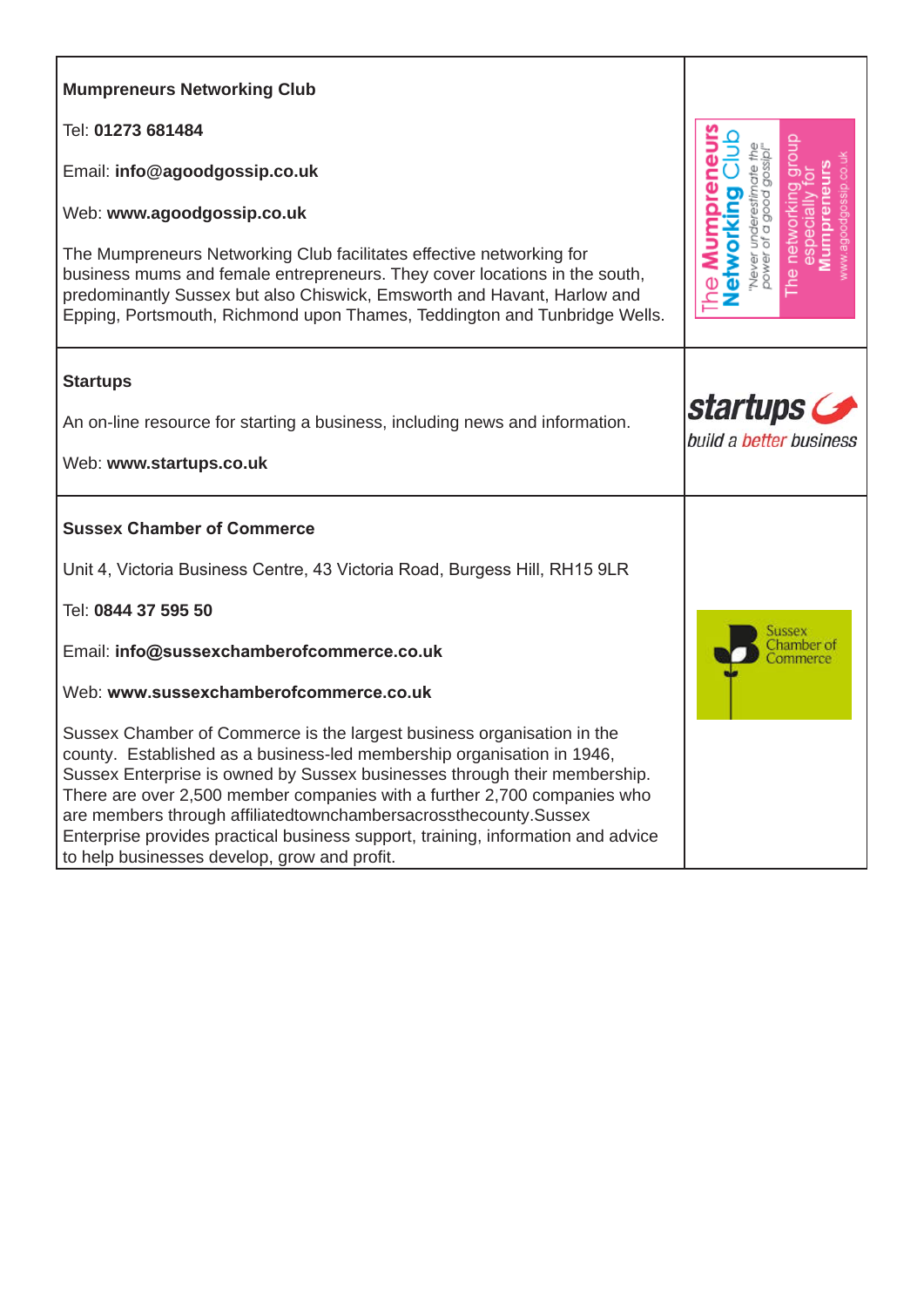| <b>Sussex Innovation Centre</b><br>The Sussex Innovation Centre, Science Park Square, University of Sussex,<br>Falmer, Brighton, BN1 9SB.<br>Tel: 01273 704400<br>Email: info@sinc.co.uk                                                                                                                                                                                                                                                                                                                                                                                                                                                                                                                                     |                                        |
|------------------------------------------------------------------------------------------------------------------------------------------------------------------------------------------------------------------------------------------------------------------------------------------------------------------------------------------------------------------------------------------------------------------------------------------------------------------------------------------------------------------------------------------------------------------------------------------------------------------------------------------------------------------------------------------------------------------------------|----------------------------------------|
| Web: www.sinc.co.uk<br>The Sussex Innovation Centre is a stimulating location for entrepreneurs,<br>start-ups, growing companies and corporate innovators offering flexible,<br>professional office space and a comprehensive range of in-house support<br>services designed to assist during the vital early years of operation.<br>The Centre was conceived as the flagship development of the 'Sussex Academic<br>Corridor' (SAC), a unique collaboration between public, academic and business<br>sectors. Now wholly owned by the University of Sussex, the Centre continues to<br>be committed to harnessing the economic potential of the extensive education<br>and research resources available in the Sussex area. |                                        |
| <b>UK Government Business Information</b><br>Web: www.gov.uk/browse/business<br>Information about starting up and running a business in the UK, including help if<br>you're self-employed or a sole trader.                                                                                                                                                                                                                                                                                                                                                                                                                                                                                                                  |                                        |
| <b>West Sussex County Council</b><br>Tel: 01243 777100<br>Web: www.westsussex.gov.uk                                                                                                                                                                                                                                                                                                                                                                                                                                                                                                                                                                                                                                         | west<br>sussex<br>cour                 |
| West Sussex Sustainable Business Partnership CIC<br>Tel: 01444 477501<br>Email: info@sustainablebusiness.org.uk<br>Web: sustainablebusiness.org.uk<br>Join the Sustainable Business Network to meet like-minded environmentally<br>aware organisations to share ideas and best practice and build business<br>relationships. Membership is free.                                                                                                                                                                                                                                                                                                                                                                             | sussex<br>sustainable business network |